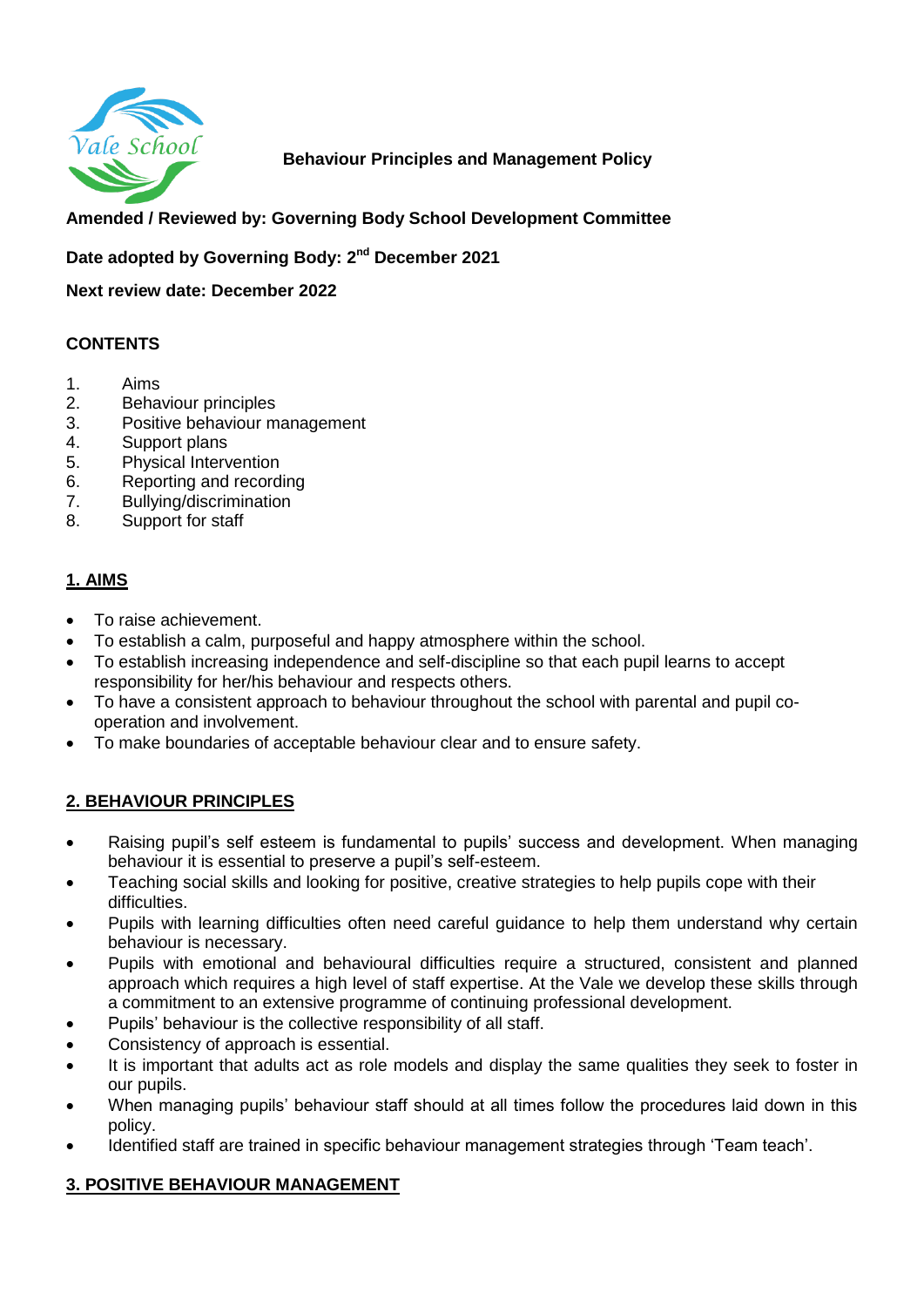All pupils or pupils have the right to be safe and to be treated with dignity and respect, including when they have difficulties that result in challenging behaviour. The guidelines below are designed to support staff, so that they can respond with confidence when pupils' behaviour becomes challenging.

- **IDED** Involve the pupils in decisions about their care and about reasonable limits, appropriate to each pupil's age and understanding.
- **Ensure non** –verbal pupils have the necessary means to communicate.
- Make time for children to talk and explain.
- Get to know pupils well. Relationships based on trust and respect can prevent difficulties arising.
- Recognise that different pupils have different needs and will need individualised approaches to support, realistic expectations within those needs and consistency.
- Make a distinction between the pupil and his/her behaviour. Make it clear that you will go on caring for the child whatever they do, and recognise that their behaviour is not a personal affront to you.
- Be consistent as far as you can; set consistent limits within your team. Involve parents in planning programmes and agreeing sanctions where possible. Class teams should ensure that colleagues in the school are aware of programmes in place for individual pupils; all members of staff should cooperate with other class team's agreed behaviour management strategies.
- Teach by example, model respect for the pupils and for each other in all your work.
- Be clear and reasonable**.** Pupils need to know what is expected of them. Problems often occur when expectations are unclear or unreasonable.
- Encourage good behaviour**.** Notice and respond positively when pupils are being helpful, constructive or friendly or co-operative. Indicate to them what they should be doing rather than not what to do.
- Try to avoid head on conflict. Try discussion, distraction or compromise defuse the situation wherever possible and prevent it escalating.
- Use the opportunity for the pupil to learn. Try to teach a positive alternative to a 'bad' behaviour, i.e. "let's do this!" rather than "don't do that", always aiming to increase the pupil's own self control.
- If you have to use sanctions make them immediate, fair and reasonable. Sanctions should be carefully considered and ideally agreed with the child, their parents, and the class team in advance. Sanctions must be recorded.
- Don't store up a sanction for later.
- Pupils who present challenging behaviour need a support plan agreed by the team of professionals and with parental engagement and consent. A 'Quality Circle' may be used to facilitate this process. Where possible pupils should also participate. These plans should be reviewed each term.
- In exceptional circumstances, the Headteacher may feel that formal fixed-term exclusion is the only available sanction after all other attempts to deal with a pupil's challenging behaviour have been unsuccessful over a substantial period of time. This form of sanction is rarely enacted. This sanction is only considered when there has been significant and repeated physical aggression against others by a pupil whom staff judge has some degree of responsibility for their actions and for whom this sanction may be useful in highlighting to themselves and to other parties the seriousness of their actions.

## **4. SUPPORT PLANS**

Support Plans summarise key strategies known to work with particular pupils so that all staff concerned can adopt a consistency of approach to ensuring that the pupil is not only behaving well but is happy and learning effectively.

Plans should be drawn up by the Deputy Head or Senior Teacher, class team, relevant therapists involved with the pupil, educational psychologist and other relevant professionals e.g. CAMHS and parent/carer.

Support Plans should be reviewed each term or more regularly if necessary.

Good principles are:-

- If appropriate involve the pupil in designing the programme.
- Seek and secure parental/home support.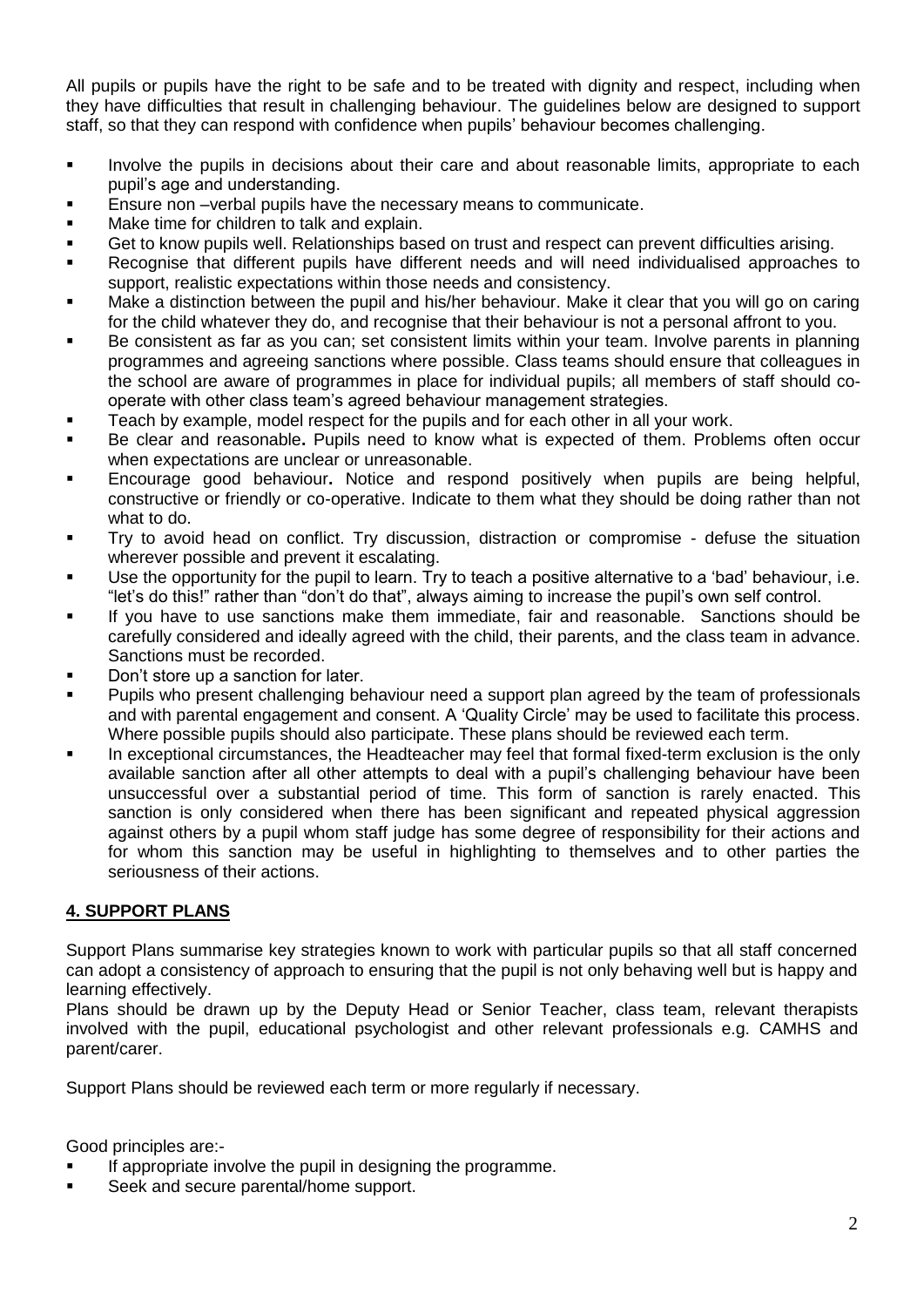- Ensure there is a good chance of success. If targets are too high pupils will fail.
- **Concentrate on one aspect of behaviour at a time.**
- Keep it simple, (e.g. using smiley face or shading in parts of a picture at intervals gives younger children a visual reminder of how they are progressing).
- If possible, older pupils should be encouraged to self-monitor.

# **5. PHYSICAL INTERVENTION**

The headteacher keeps a regularly updated list of staff authorised to use physical restraint. Authorisation is dependent on the level of training the staff member has received and this status can only be given by the headteacher.

The core principles of the 'Team-Teach' approach to managing challenging behaviour are followed, including recommended techniques for positive handling and holding with reasonable force in unavoidable circumstances. 'Team-Teach' is a nationally-accredited training organisation, registered with BILD (British Institute of Learning Disabilities) which specialises in providing accredited training for the management of challenging behaviour within an ethical and legal framework. Tutor courses are moderated by the National Association of GR (General Services).

As many staff as possible undertake the core 2-day training course, either through in-school staff INSET, or through individuals joining other schools who are themselves being trained as staff groups. Staff who it is not possible to send on this training can also be authorised so long as the head teacher is satisfied that they have had sufficient alternative training, although these staff and all other staff are always advised to send for or take advice from 'Team-Teach' trained staff when in difficulty.

All 'Team-Teach' trained staff receive a manual which they and others can refer to. Please see 'Positive Physical Intervention' policy for further information.

**Key points of this policy will be communicated to supply staff, work experience pupils and volunteers.**

## **6. REPORTING AND RECORDING**

Any incidents are recorded on a 'cause for concern' form and handed to the Deputy Head teachers/Inclusion Managers. If a pupil needs a Support Plan, they will also have a separate recording book, which is kept in their classroom, but given to Deputy Heads each time an incident is logged. Incidents will be reported to parents/carers, by a phone call or a note in the home school book. Follow up meetings will take place where necessary.

## **7. DISCRIMINATION/BULLYING**

Bullying is behaviour by an individual or group, repeated over time, that intentionally hurts another individual or group either physically or emotionally. Bullying can take many forms (for instance, cyberbullying via text messages or the internet), and is often motivated by prejudice against particular groups, for example on grounds of race, religion, gender, sexual orientation, or because a child is adopted or has caring responsibilities. It might be motivated by actual differences between children, or perceived differences. Stopping violence and ensuring immediate physical safety is obviously a school's first priority but emotional bullying can be more damaging than physical; teachers and schools have to make their own judgements about each specific case.

Many experts say that bullying involves an imbalance of power between the perpetrator and the victim. This could involve perpetrators of bullying having control over the relationship which makes it difficult for those they bully to defend themselves. The imbalance of power can manifest itself in several ways, it may be physical, psychological (knowing what upsets someone), derive from an intellectual imbalance, or by having access to the support of a group, or the capacity to socially isolate. It can result in the intimidation of a person or persons through the threat of violence or by isolating them either physically or online.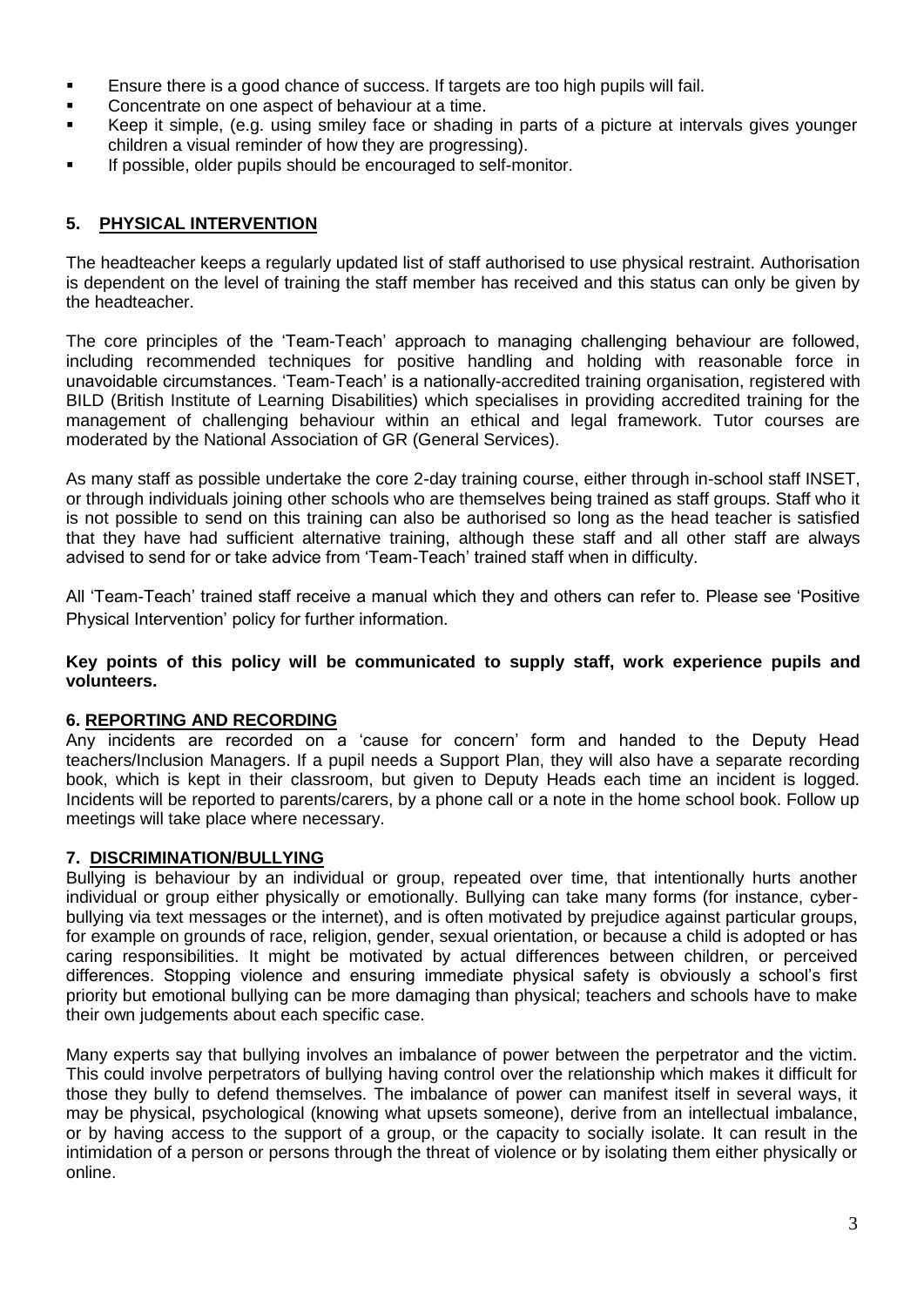(DfE 'Preventing and tackling bullying - Advice for headteachers, staff and governing bodies' October 2014)

The Vale is committed to providing a caring, friendly and safe environment. Pupils are encouraged and supported in telling/reporting to an adult any bullying they may experience or be aware of. Awareness of this area of the school's work is promoted through assemblies, reading stories, role-play, curriculum policies, in particular Personal, Social and Health Education (PSHE), Citizenship, Creative and Expressive Arts and Social and Emotional Aspects of Learning (SEAL).

- Bullying is an unacceptable and insidious activity in schools which can have a profound and debilitating effects on the individuals concerned (as bullies, victims or observers), and on the whole school community.
- It is not easy to measure or define bullying in a simple way. However, it is a behaviour which can be described as the repeated attack – physical, psychological, social or verbal – on those who are powerless to resist.
- Pupils at the Vale, as a result of their learning difficulties, often find it difficult to communicate their feelings to either their parents/carers or to staff, and/or may be unable to report that they have been bullied, so staff need to be extra-vigilant.
- Some pupils, because of their physical or learning difficulties, do not always understand when they are being bullied. Again, particular vigilance is required.
- Other pupils are not able to understand the consequences of some of their actions or things they might say, and how they might affect the feelings of others.
- Some pupils may be perceived as dominating others when they are, in reality, trying to communicate. Staff interventions need to be sensitive, aware and well-informed to ensure the subtleties of pupil dynamics are understood.

#### **Radicalisation and extremism**

This school works in partnership with the wider school community to ensure Children and their families are safeguarded from radicalisation and extremism. We ensure the curriculum embeds British Values, teaching our staff, children and visitors to be tolerant and have respect for all faiths within our multicultural society.

#### **Racial Discrimination/Bullying**

Racially motivated discrimination, harassment and bullying discrimination is harmful and distressing. The term is used to mean all those racially motivated actions and practices by a person or group of people which are directed at one or more individuals consciously or unconsciously, and which are:

- unwanted, cause humiliation, offence or distress
- focus on a person's race, colour, nationality, religion, ethnic or national origin

It may range from an extreme event such as physical assault, property damage or arson to the more common forms of behaviour and attitudes which create an intimidating and negative living environment for those it is directed against.

Examples of racial harassment include:

- physical assault because of race, colour, ethnicity (or religion)
- derogatory name-calling, insults and racist jokes
- racist comments
- ridicule of an individual for cultural differences, e.g. food, music, dress, etc.
- racist graffiti
- reading racist materials such as leaflets, books or magazines
- Property damage or arson
- Provocative behaviour such as wearing racist badges or insignia

Racial harassment can cause a person to feel humiliated, embarrassed or angry. It can cause stress, ill health and fear. Repeated harassment may lead to severe distress, making life intolerable. Black and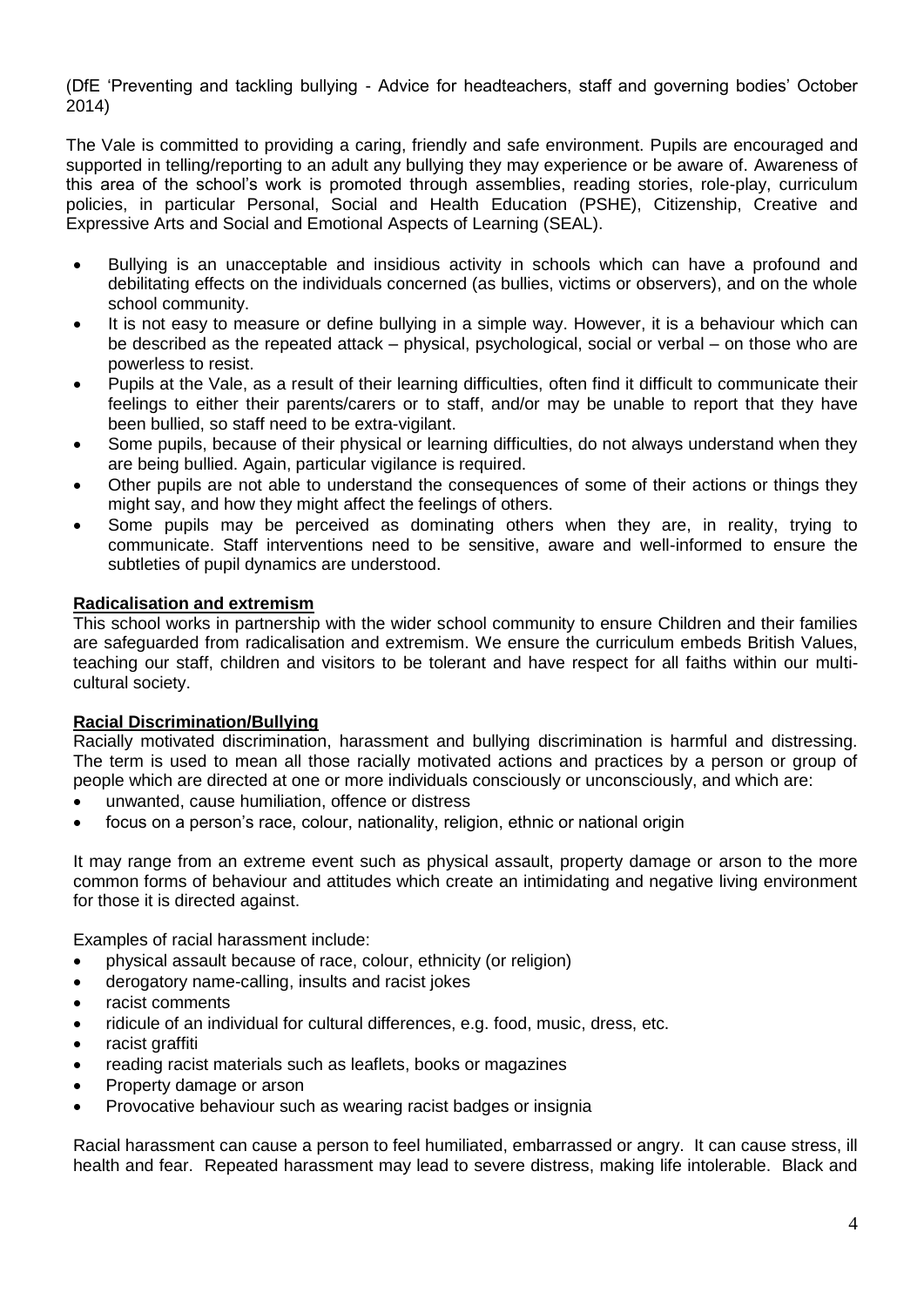minority ethnic young people may suffer a double burden if they are subjected to both sexual and racial harassment.

#### **Sexual Discrimination/Bullying**

Sexual discrimination, harassment and bullying is harmful and distressing and almost exclusively directed consciously or unconsciously at girls or women, irrespective of age, sexuality, physical appearance, able-bodied or disability. It covers a wide range of offensive behaviour that focuses on a person's gender or sexuality by one person or a group – actions or practices which are unwanted, objectionable and which cause offence or distress. It may range from an extreme event such as sexual assault, to the more common forms of behaviour and attitudes which create an intimidating and negative learning environment for those it is directed against. It may involve unwanted physical advances and touches, sexual comments, looks, suggestions and jokes that cause distress and annoyance. Many people find pornography and the presence of visual material that depicts girls or women as sexual objects deeply offensive. It can cause the person to feel humiliated, embarrassed, threatened or angry. Repeated harassment may lead to severe distress, making girls or women's lives intolerable and causing them to stay away from school.

For example:

- name calling and verbal abuse directed at girls and women
- physical assault and the threat of physical assault
- requests for sexual favours
- threatening behaviour and comments
- sexual assault, rape and attempted rape.

#### **Homophobic Discrimination/ Bullying**

Homophobic discrimination, harassment and bullying involves the targeting of individuals on the basis of their perceived or actual sexual orientation. Young people are singled out for abuse if they do not conform to a perceived dominant masculine or feminine gender image or if the perceived or actual sexual identity or sexual orientation of their parent or carer does not conform to such images. Sexist and homophobic terms form a large part of playground banter. It is not only at those who are lesbian, gay bisexual or transgender and who have been open about their sexuality but also those who are perceived to be lesbian, gay, bisexual or transgender.

Many lesbians, gay, bisexual or transgender young people experience bullying at school and at home. Behaviour associated specifically with homophobic bullying includes:

- the regular use, consciously or unconsciously, of offensive and discriminatory language, particularly the widespread pejorative use of the word 'gay';
- spreading rumours that cause an individual's perceived sexual orientation to be ridiculed, questioned or insulted;
- exclusion from social groups, isolation and rejection;
- in extreme cases, sexual assault or physical attack

## **Disabilities Discrimination/Bullying**

Discrimination, harassment and bullying of young people with disabilities either consciously or unconsciously, can involve vary levels unacceptable behaviour, insensitive language, name calling, talking and gossiping about a persons' disability without their consent, asking for sexual favours, threats, violent behaviour. The discrimination, harassment and bullying of people with disabilities demonstrates the power of able-bodied people to humiliate, abuse and deny rights to disabled people, without due consideration of their special needs caused by their physical or sensory impairment, mental illness or learning difficulties.

For example:

- deliberate acts to cause inconvenience
- name calling and mimicry
- deliberately excluding young people with disabilities
- threatening behaviour and comments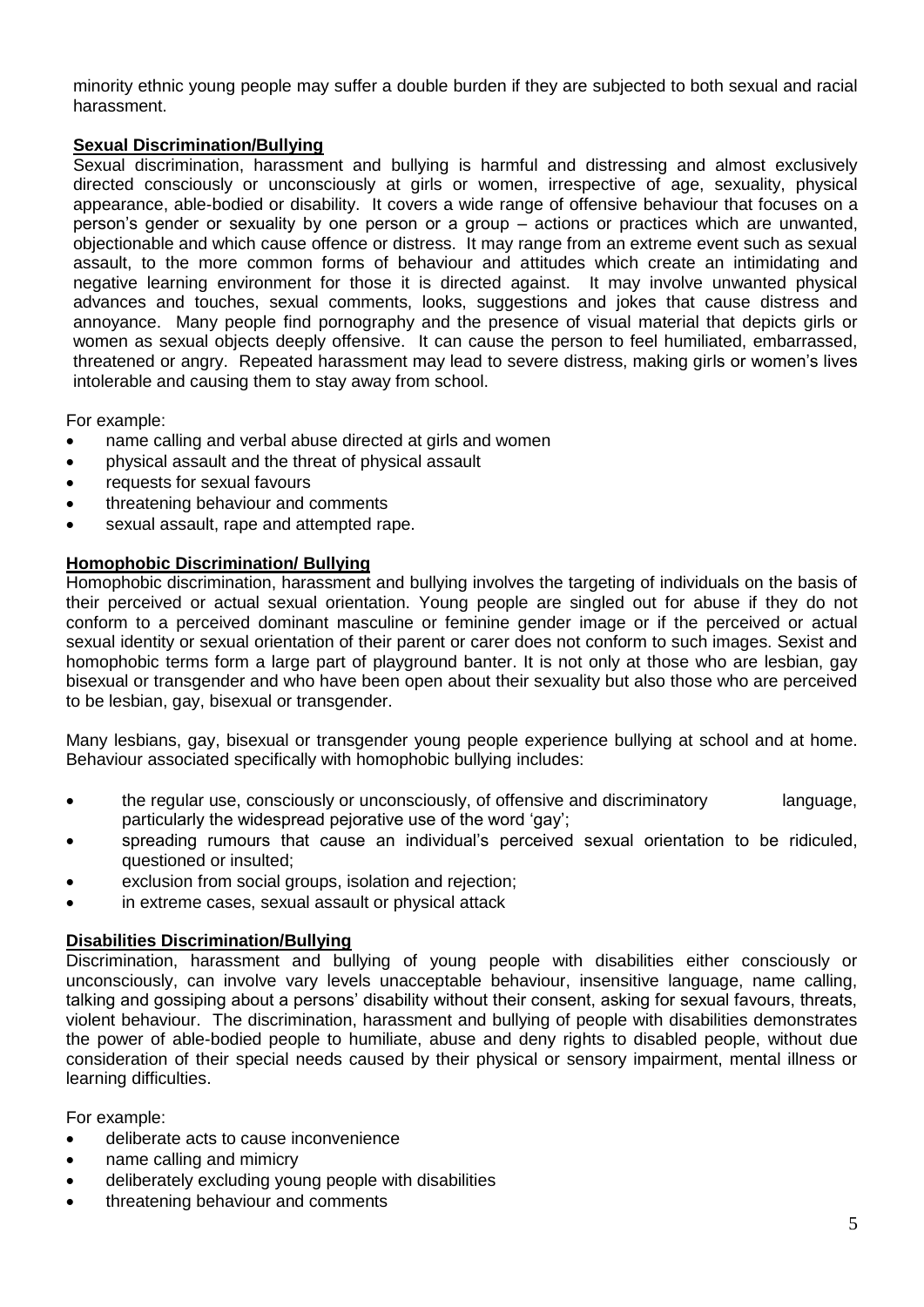victimised for having additional support

# **Religious Discrimination/Bullying**

Discrimination of young people on religious grounds either consciously or unconsciously, is a form of discrimination that can involve unacceptable behaviour, insensitive language, name calling, talking and gossiping about a persons' believes and practices. In some circumstances young people of certain religions may be blamed for many of the worlds existing problems. In must be remembered that for many ethnic groups religious beliefs are part of that communities cultural identity and with specific links to their way of life.

For example:

- Islamaphobic, anti-Semitic name calling and mimicry
- racist or Islamaphobic, anti-Semitic graffiti
- Isolation through fellow pupils refusing to co-operate because religious beliefs
- physical assault because of race, colour, ethnicity (or religion)
- derogatory name-calling, insults and racist jokes
- racist comments
- ridicule of an individual for cultural differences, e.g. food, music, dress, etc.

# **Cyberbullying**

Cyberbullying is a method of 'bullying' rather than a type of bullying. It can be defined as the use of Information and Communication Technology(ICT), particularly mobile phones and the internet to deliberately upset someone else.

# **STRATEGIES TO DEAL WITH BULLYING/DISCRIMINATORY INCIDENTS**

- It is the responsibility of all staff to create a positive atmosphere in the school where all pupils behave respectfully towards each other and adults.
- No episode of bullying, no matter low minor it may seem, should be ignored. Tolerance of bullying demonstrates a fundamental lack of respect for pupils as individuals.
- Deputy Heads have overall responsibility for dealing with such incidents and recording the action taken. Incidents and action taken are recorded so that monitoring of the nature and pattern of incidents can be undertaken.
- Close liaison with parents/carers.
- PSHE and Citizenship classes can be used to discuss issues of diversity and deliver anti-bullying messages.
- A wide variety of different resources are used to support pupils in developing social and emotional skills in areas such as empathy, very relevant in reducing bullying, including Social and Emotional Aspects of Learning (SEAL), Talking partners, Equals, OCN.
- The use of creative learning through art, music and drama and dance can develop understanding of feelings and enhance pupils' social and emotional skills.
- The use of positive peer pressure and the involvement of pupils in befriending and mentoring is a positive force in challenging bullying/discriminatory behaviour.
- Active engagement during Anti- Bullying Week each November.

## **The Governing Body**

The governing body plays a key role in developing and monitoring all policies and procedures, therefore all incidents and action taken are reported regularly to the governing body as part of the Headteachers termly report to governors. This will allow the governing body to monitor the number and type of incidents and to assess the effectiveness of the action taken.

# **8. SUPPORT FOR STAFF**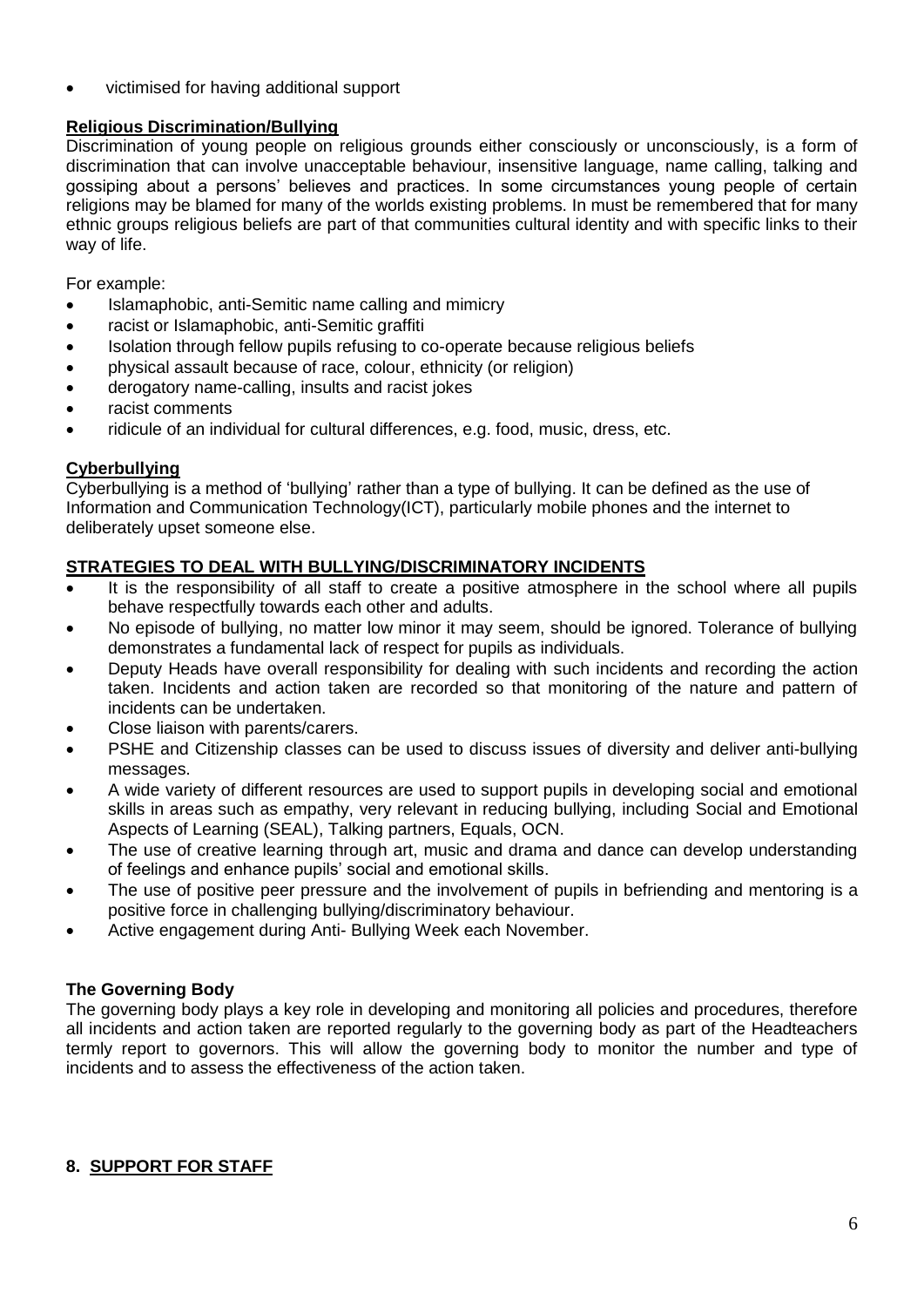It is important that all staff have good working relationships in order to ensure that consistent, wellinformed, skilled and mutually supportive approaches to the management of challenging behaviour are fully embedded in the school. This is ensured by:

- Pupils having respect for all staff, irrespective of status.
- Teachers, support staff and therapists helping each other and developing consistency in dealing with pupils.
- Ensuring induction procedures are followed for all new staff and that they have full access to information and opportunities to observe experienced staff working with pupils with very challenging behaviour.
- Support staff attached to more than one class sharing information.
- Adults dealing with difficult pupils being supported and empowered when handling conflict.
- Ensuring time is made during the school day for staff to have time out from class if needed and an opportunity to discuss any issues arising from a major incident with a senior leader.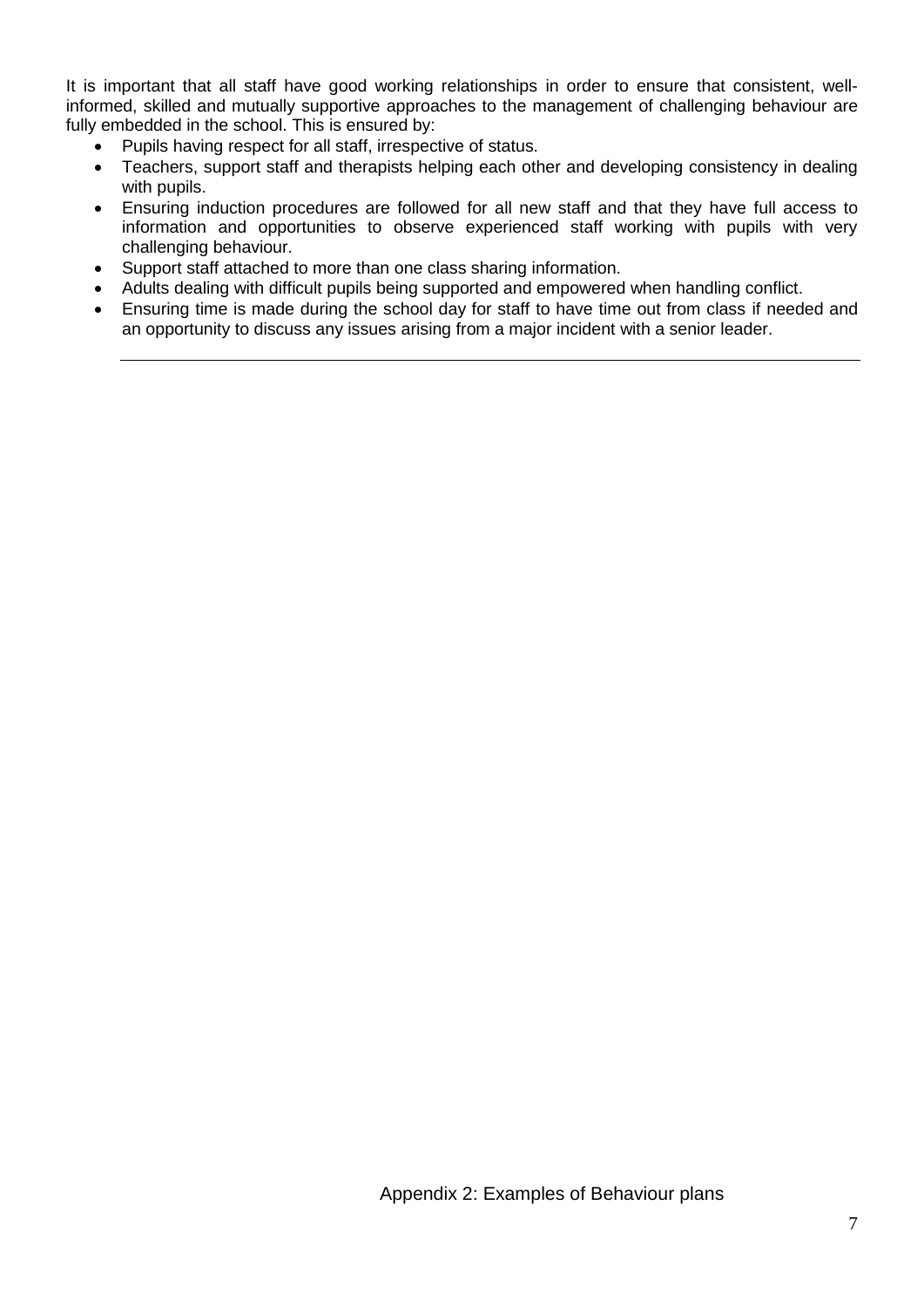

photo

# **Behaviour Plan - Support for Positive Behaviour and Engagement.**

| Student: | Date: | Class: | Teacher: | <b>SNAs:</b> |
|----------|-------|--------|----------|--------------|
|          |       |        |          |              |

| <b>Green Zone</b>                                                                                                                                                                                                                                                                                                             |                                                                                                                                                                                                                                                                                              |  |  |
|-------------------------------------------------------------------------------------------------------------------------------------------------------------------------------------------------------------------------------------------------------------------------------------------------------------------------------|----------------------------------------------------------------------------------------------------------------------------------------------------------------------------------------------------------------------------------------------------------------------------------------------|--|--|
| <b>Support strategies</b><br>The things that we can do or say to keep the<br>student in the green for as much time as possible.<br>What things should be avoided (triggers)?                                                                                                                                                  | <b>Behaviour</b><br>What the student does, says and looks like that<br>gives us clues that he is calm and relaxed.                                                                                                                                                                           |  |  |
| I take longer than most people to complete my<br>work. This is generally because I want to<br>persevere and complete the work to the best of<br>my ability rather than rush it. I should be given<br>time in the session to complete my work to this<br>standard.<br>Praise, certificates, acknowledgement of my<br>maturity. | I am in the green zone for the vast majority of the<br>$\bullet$<br>time. I am very keen to engage both in formal<br>lesson times and also when playing with my peers. I<br>will initiate play with others and have good social<br>skills.                                                   |  |  |
|                                                                                                                                                                                                                                                                                                                               | Amber Zone                                                                                                                                                                                                                                                                                   |  |  |
| <b>Support strategies</b><br>The things that we can do or say to stop the<br>situation from escalating further and support the<br>student to return to the green zone.                                                                                                                                                        | <b>Behaviour</b><br>What the student does, says and looks like that<br>gives us clues that he is becoming anxious or<br>aroused.                                                                                                                                                             |  |  |
| Give me short clear instructions with time to<br>process what you have said to me.<br>Listen to my explanations patiently and model<br>them back to me using the correct English.                                                                                                                                             | I sometimes get a little anxious when other people<br>$\bullet$<br>understand things more quickly than I do, or when I<br>am trying to explain something and I cannot think<br>of the words I need to use to explain myself.<br>I may go quiet or I may be anxious but not really<br>show it |  |  |
| Other information/situations.                                                                                                                                                                                                                                                                                                 |                                                                                                                                                                                                                                                                                              |  |  |
|                                                                                                                                                                                                                                                                                                                               |                                                                                                                                                                                                                                                                                              |  |  |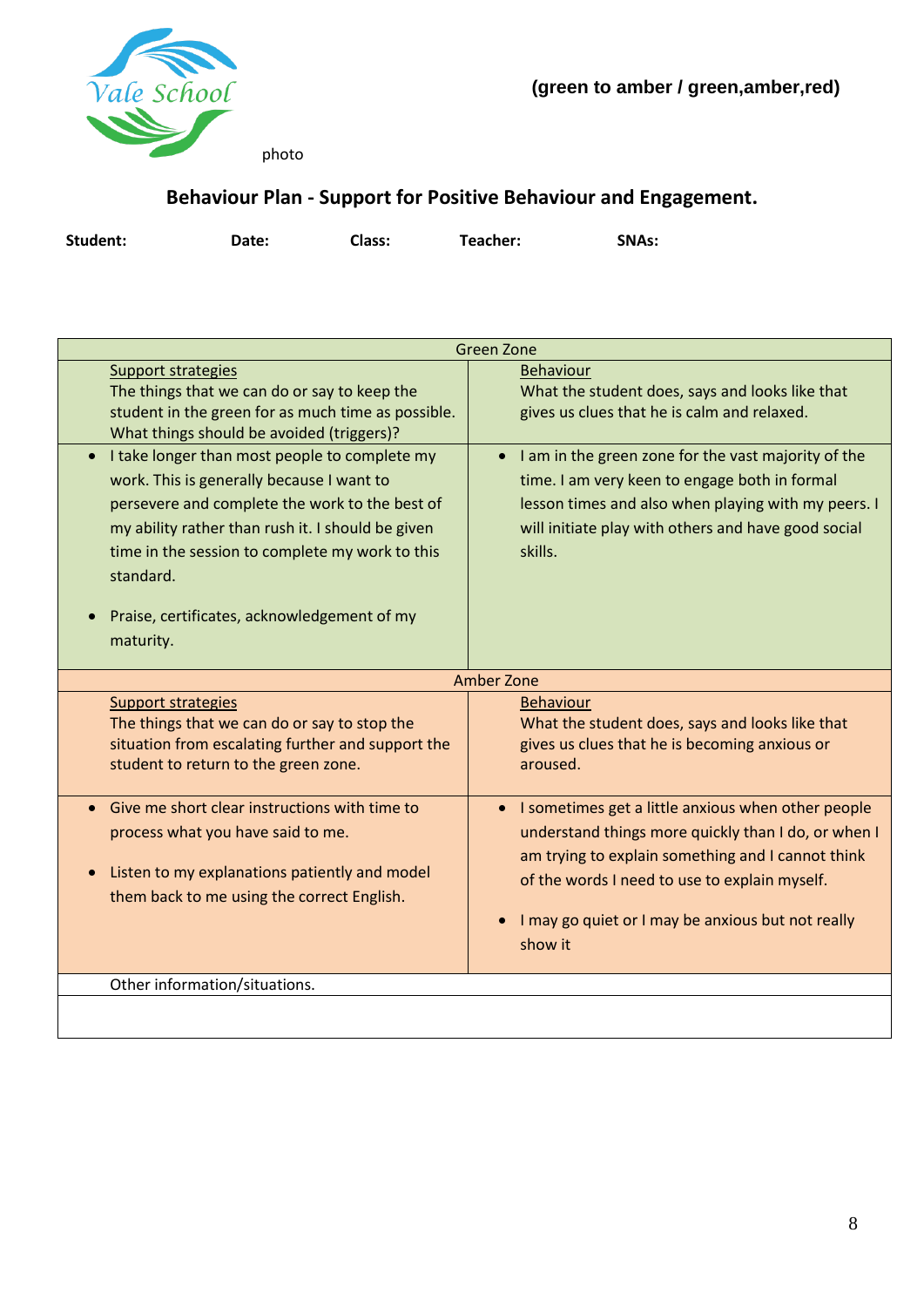

photo

# **Behaviour Plan - Support for Positive Behaviour and Engagement.**

**Student: Date: Class: Teacher: SNAs:** 

| Positive Handling (if appropriate state specific holds or state not required)                              |                                                                                    |  |  |  |
|------------------------------------------------------------------------------------------------------------|------------------------------------------------------------------------------------|--|--|--|
| When in the red zone described above<br>may need mild physical intervention when escorting him e.g. caring |                                                                                    |  |  |  |
| C's behind the elbows.                                                                                     |                                                                                    |  |  |  |
| Where positive handling may be required parents to sign to agree to this being part of the plan.           |                                                                                    |  |  |  |
|                                                                                                            |                                                                                    |  |  |  |
| Parental signature<br>Date                                                                                 |                                                                                    |  |  |  |
|                                                                                                            | Risk of Harm (low/medium/high) if high give details                                |  |  |  |
|                                                                                                            | Medium risk to others if kicked and to self (hurting himself when kicking a chair) |  |  |  |
|                                                                                                            |                                                                                    |  |  |  |
| <b>Green Zone</b>                                                                                          |                                                                                    |  |  |  |
| Support strategies                                                                                         | <b>Behaviour</b>                                                                   |  |  |  |
| The things that we can do or say to keep the student                                                       | What the student does, says and looks like that gives                              |  |  |  |
| in the green for as much time as possible.                                                                 | us clues that he is calm and relaxed.                                              |  |  |  |
| What things should be avoided (triggers)?                                                                  |                                                                                    |  |  |  |
| Use of a now/next system whereby if<br>$\bullet$                                                           | Calmly engaged in an activity sitting at his desk or                               |  |  |  |
| completes what is expected of him e.g.                                                                     | elsewhere in the classroom (e.g. working at the                                    |  |  |  |
| reading his reading scheme book then he is given                                                           | computer, or reading a book in the reading corner.)                                |  |  |  |
| some time to engage in an activity that motivates                                                          | Sat by the window looking out and commenting on                                    |  |  |  |
| him e.g. colouring his favourite cartoon characters.                                                       | what he can see.                                                                   |  |  |  |
| Limit verbal engagement, answer his questions once<br>$\bullet$                                            | Regularly checks something with an adult e.g. 'L is                                |  |  |  |
| but do not engage if he repeats the question many                                                          | not in today, R is in today.'                                                      |  |  |  |
| times but rather refer back to the now/next card.                                                          |                                                                                    |  |  |  |
|                                                                                                            | <b>Amber Zone</b>                                                                  |  |  |  |
| <b>Support strategies</b>                                                                                  | <b>Behaviour</b>                                                                   |  |  |  |
| The things that we can do or say to stop the situation                                                     | What the student does, says and looks like that gives                              |  |  |  |
| from escalating further and support the student to                                                         | us clues that he is becoming anxious or aroused.                                   |  |  |  |
| return to the green zone.                                                                                  |                                                                                    |  |  |  |
| Allow to go to the toilet. Check he is ok if he does not<br>$\bullet$                                      | May ask to go to the toilet. Sometimes he will                                     |  |  |  |
| return in a few minutes. Be wary if he asks                                                                | genuinely need to go at others it may be his way of                                |  |  |  |
| repeatedly to go to the toilet (a movement break                                                           | asking for a short break from the classroom                                        |  |  |  |
| may be needed.)                                                                                            | environment.                                                                       |  |  |  |
| Encourage a brief walk around the room or short                                                            | Walks around the room, spins on the spot.                                          |  |  |  |
| spin. Encourage him to engage in a calming task e.g.                                                       | Increased comments/questions e.g. 'No PE today' in an                              |  |  |  |
| loves to write out times tables, he finds                                                                  | increasingly anxious sounding voice.                                               |  |  |  |
| this reassuring.                                                                                           | If this occurs towards the end of the day                                          |  |  |  |
| Do not engage with constant comments/questions<br>$\bullet$                                                | is much more likely to need a movement break                                       |  |  |  |
| but use now/next to encourage a calming activity.                                                          | out side class.                                                                    |  |  |  |
| remains in the amber zone a movement<br>$\mathsf{If}$<br>$\bullet$                                         |                                                                                    |  |  |  |
| break outside class is needed e.g. soft play, cycling,                                                     |                                                                                    |  |  |  |
| playground. This should be supported by an SNA,                                                            |                                                                                    |  |  |  |
| preferably with another student to encourage social                                                        |                                                                                    |  |  |  |
| interaction with the use of now next to support him                                                        |                                                                                    |  |  |  |
| to return to a calm activity in class.                                                                     |                                                                                    |  |  |  |